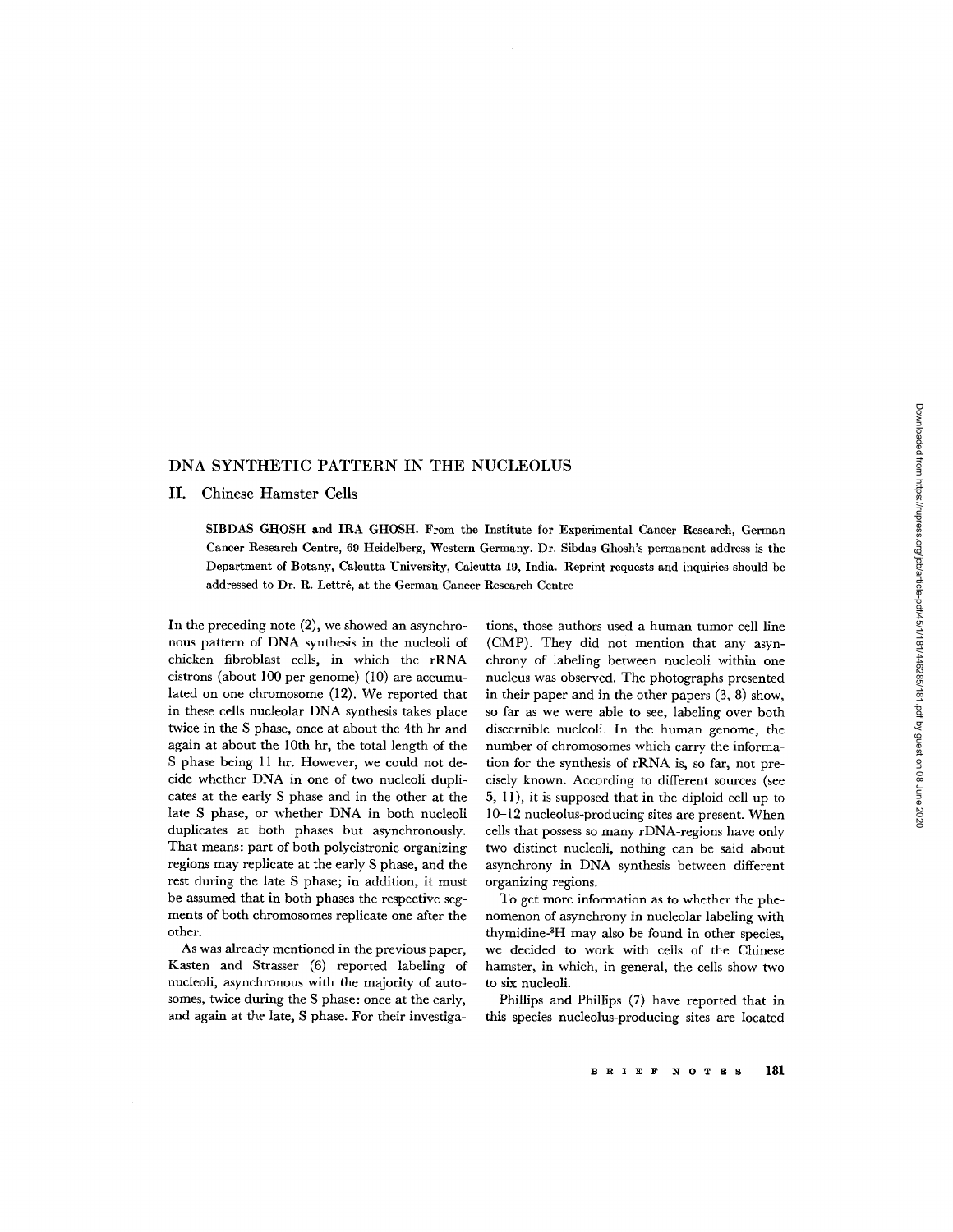

FIGURE <sup>1</sup> Nucleus with five nucleoli . Only three of them are labeled.

FIGURE 2 Tetraploid cell with four nucleoli . Only two of them are labeled .

FIGURE 3 Nucleus with three nucleoli, only one of which is labeled.

FIGURE 4 Nucleus with two nucleoli. Both are labeled. The lower one seems to be a fusion-product of smaller nucleoli.

Magnification of Figs. 1-4, 1,200.

on almost all of the 11 chromosomes of the genome. They were able to produce multimicronucleated cells by the action of colchicine, and they observed that, in most-if not all-of the micronuclei, nucleoli were visible which could not be distinguished from normal nucleoli either by light microscopy or by electron microscopy . In a normal diploid nucleus, however, not more than six to ten nucleoli are usually found. This phenomenon may be explained in different ways, as mentioned in the preceding paper (2): either a fusion of nucleoli may take place (1, 4), or some of the regions that are able to code for rRNA may be in an inactive state, probably heterochromatized  $(7, 9)$ .

The cells were grown as monolayer cultures on tube slips. A 5-min pulse with thymidine- ${}^{3}H$ (final concentration 1  $\mu$ c/ml of the medium) was used to label the nucleoli. It was followed by a chase with a 40-fold stronger, concentrated solution of nonradioactive thymidine. The cells were fixed after 1 hr. (For further procedures, see the preceding paper  $(2)$ ).

50 cells in which labeling was mainly confined to the nucleoli were used for the following observations: in no case, in cells exhibiting more than two nucleoli, were all the nucleoli found to be labeled. In most cells, some of the nucleoli were labeled, whereas the other nucleoli belonging to the same nucleus were without any label. However, in the cells showing two nucleoli, either both or none of the nucleoli were found to be labeled.

Fig. 1 exhibits a nucleus with five nucleoli (the upper nucleolus probably represents two smaller fused nucleoli). Only three nucleoli are labeled. Fig. 2 shows a cell, probably tetraploid, with four nucleoli. Here labeling is confined to two nucleoli. Fig. 3 represents a nucleus with three distinct nucleoli, of which only one is labeled. In Fig. 4, both nucleoli of the nucleus are seen to be labeled. At least one of these two nucleoli has a morphological appearance which indicates that it has arisen by fusion of two, if not more, smaller nucleoli, one of which is definitely devoid of any labeling.

The results are thus in clear agreement with our previous findings in chicken cells, that DNA synthesis in the nucleoli takes place asynchronously. This speaks in favor of the assumption that some of the nucleolus-organizing regions are involved in replication but that others continue to synthesize rRNA.

Received for publication 19 August 1969, and in revised form 17 November 1969.

## REFERENCES

- 1. GATES, R. R. 1942. Nucleoli and related structures. Bot. Rev. 8:337.
- 2. GHOSH, S., R. LETTRÉ, and I. GHOSH. 1970. DNA synthetic pattern in the nucleolus. J. Cell Biol. 45:177.
- 3. HARRIS, H. 1959. The initiation of deoxyribonucleic acid synthesis in connective tissue cells with some observations on the function of the nucleolus. Biochem. J. 72:54.
- 4. HEITZ, E. 1931. Nukleolen und Chromosomen in der Gattung Vicia. Planta Med. 15:495.
- 5. HENEEN, W. K., and W. W. NICHOLS. 1966. Persistence of nucleoli in short-term and longterm cultures and in direct bone marrow preparations in mammalian materials. J. Cell Biol. 31 :543.
- 6. KASTEN, F. H., and F. F. STRASSER. 1966. Nucleic acid synthetic patterns in the syn-